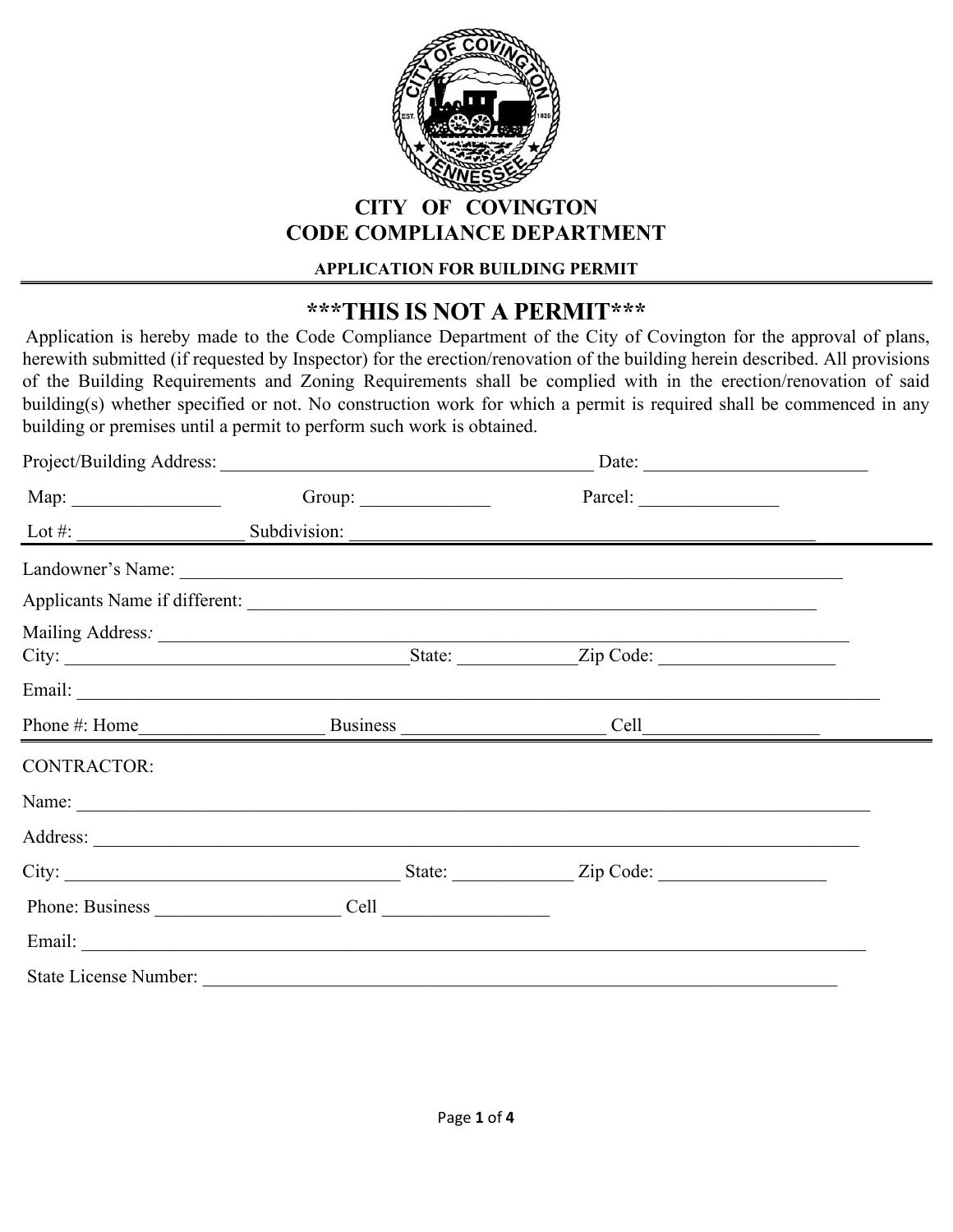### Each dwelling requires fifty (50) feet of road frontage to a City Street

Please list any other structures on this parcel of land: Such as houses, mobile homes, accessory buildings, etc.:

| Permit is being acquired for:                 |  |                                                                                  |                                                                       |  |                            |  |                      |  |
|-----------------------------------------------|--|----------------------------------------------------------------------------------|-----------------------------------------------------------------------|--|----------------------------|--|----------------------|--|
| Residential:                                  |  |                                                                                  |                                                                       |  |                            |  |                      |  |
| Mobile Home $\Box$                            |  | New Construction $\Box$ Renovation $\Box$ Repair $\Box$<br>Demolition $\Box$     | Carport/Garage $\Box$ Accessory Building $\Box$                       |  |                            |  | Addition $\Box$      |  |
| Commercial:                                   |  |                                                                                  |                                                                       |  |                            |  |                      |  |
|                                               |  | New Construction $\Box$ Addition $\Box$ Alteration $\Box$ Repair $\Box$          |                                                                       |  | Temporary Structure $\Box$ |  | Demolition $\Box$    |  |
|                                               |  | SQUARE FOOTAGE (must be completed for all construction):                         |                                                                       |  |                            |  |                      |  |
| Heated<br>Space                               |  | Garage                                                                           | Basement                                                              |  | <b>Bonus</b>               |  | Other                |  |
| Mercantile                                    |  | <b>Business</b>                                                                  | Assembly                                                              |  | Industrial                 |  | Storage              |  |
| Other                                         |  | <b>TOTAL</b><br><b>SQUARE</b><br>FOOTAGE:                                        |                                                                       |  |                            |  |                      |  |
| Municipal Zoning Classification:              |  |                                                                                  |                                                                       |  |                            |  |                      |  |
|                                               |  | $R-1$ $R-1A$ $R-2$ $R-3$ $R-P$ $B-1$ $B-2$ $B-3$ $B-3$                           |                                                                       |  |                            |  |                      |  |
|                                               |  | $B-P$ H-M $M-1$ $M-2$ $M-3$                                                      |                                                                       |  |                            |  |                      |  |
| Regional Zoning Classification:               |  |                                                                                  |                                                                       |  |                            |  |                      |  |
|                                               |  | $FAR$ R-1 R-2 R-2 R-3 C-1 C-2 C-2 C-3                                            |                                                                       |  |                            |  | $I-1$                |  |
|                                               |  | Flood Zone $(X, A, AE)$ Flood Elevation New Driveway $(Y, N)$                    |                                                                       |  |                            |  |                      |  |
| <b>Construction Type:</b>                     |  |                                                                                  |                                                                       |  |                            |  |                      |  |
|                                               |  | $I \_\_\_\$ II $\_\_\$ III $\_\_\$ IV $\_\_\_$ V $\_\_\_\$                       |                                                                       |  |                            |  |                      |  |
| Occupancy Type:                               |  |                                                                                  |                                                                       |  |                            |  |                      |  |
| Group $A -$ Assembly Small $\_\_\_\_\_\_\_\_$ |  |                                                                                  | Group A - Assembly Large (over 1000) _______ Group B - Business _____ |  |                            |  |                      |  |
| Group B-Restaurant (over 100)                 |  | Group $E -$ Educational $\_\_\_\_\_\_\_\_\$<br>Group F - Factory Industrial      |                                                                       |  |                            |  |                      |  |
| Group H - Hazardous _____                     |  |                                                                                  | Group $I$ – Institutional $\_\_\_\_\_\_\_\_\$                         |  |                            |  | Group M - Mercantile |  |
| Group $R - Residental$                        |  |                                                                                  | Group S - Storage ______                                              |  |                            |  |                      |  |
|                                               |  | Have you built a house within the last two (2) years? __________________________ |                                                                       |  |                            |  |                      |  |
|                                               |  | If yes, when?                                                                    |                                                                       |  |                            |  |                      |  |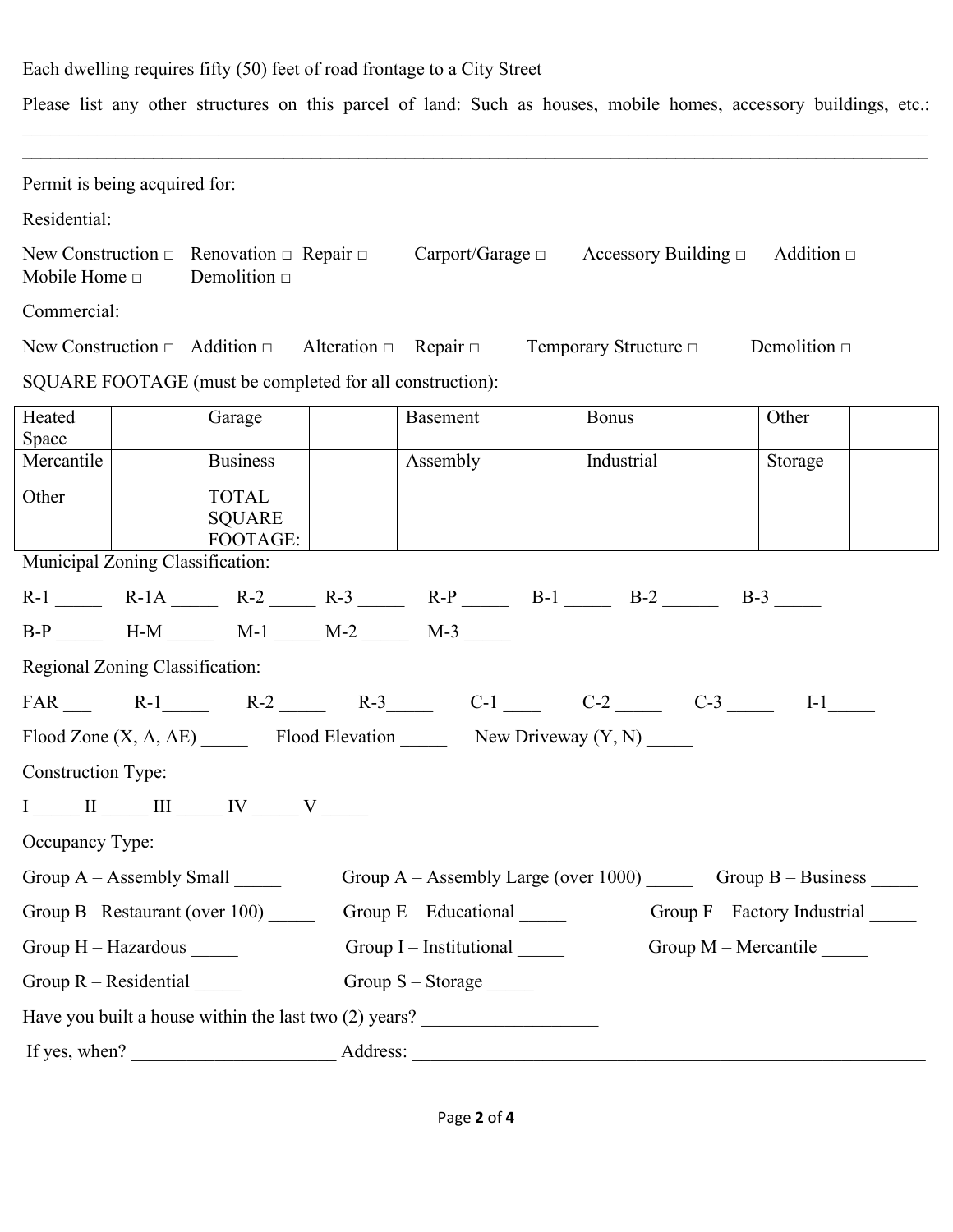### **THE FOLLOWING MUST BE SUBMITTED:**

- Two complete sets of construction drawings on Commercial Buildings & Residential structures other than one, two family dwellings and townhouse. A stamped set of drawings on structures over 5000 sq. feet. Building site plans conforming to zoning standards.
- Copy of septic drawing or legal proof of an existing septic system
- Copy of recorded deed, if recently transferred
- Copy of survey for properties greater than five (5) acres
- A copy of current State of TN contractor's license (if project is over \$25,000, rental property, commercial or industrial property)
- Certificate of Worker's Compensation Insurance & Liability Insurance
- Detailed scope of work

## **\*\*\*NOTICE\*\*\***

The permit, after issuance, becomes null and void if work or construction authorized is not commenced within six (6) months, or if construction or work is suspended or abandoned for a period of six (6) months at any time after work is commenced. In the event of misrepresentation of fact, false statement, or incorrect information on this application or on plans which the permit or approval was based, the permit may be revoked.

The permit, after issuance, shall expire two  $(2)$  years from the date of issue or upon the issuance of the Use  $\&$ Occupancy Certificate unless:

- 1. The Building Official determines that substantial progress has been made in the work authorized by the permit; and
- 2. The permit holder is granted an exception or extension after submitting a written request to the Building **Official**
- 3. The original permit, along with any other required state or local permit, shall be placed on site and shall be readily available for inspection. Upon completion of a request form prescribed by the Code Compliance Department, a duplicate original permit may be obtained in the event of the loss or destruction of the original permit.
- 4. It shall be the responsibility of all persons performing work on the site to comply with the required codes and standards.
- 5. The issuance of a permit shall not be construed to be a permit for, or an approval of, any violation of any of the provisions of any state law or regulation or any ordinance of the City of Covington. The issuance of a permit based on construction documents or other data shall not prevent the Inspector from requiring the correction of errors in the construction documents or other data. The Building Official is also authorized to prevent occupancy or use of a structure where there is a violation of any adopted codes and standards.
- 6. The Building Official may suspend or revoke a permit issued under the provisions of the adopted codes and standards wherever the permit is issued in error or on the basis of incorrect, inaccurate or incomplete information, or in violation of any state law, or adopted codes and standards.

I do hereby certify that I have read and examined this document and know the same to be true and correct.

| Signature of Applicant: |  |  |
|-------------------------|--|--|
|-------------------------|--|--|